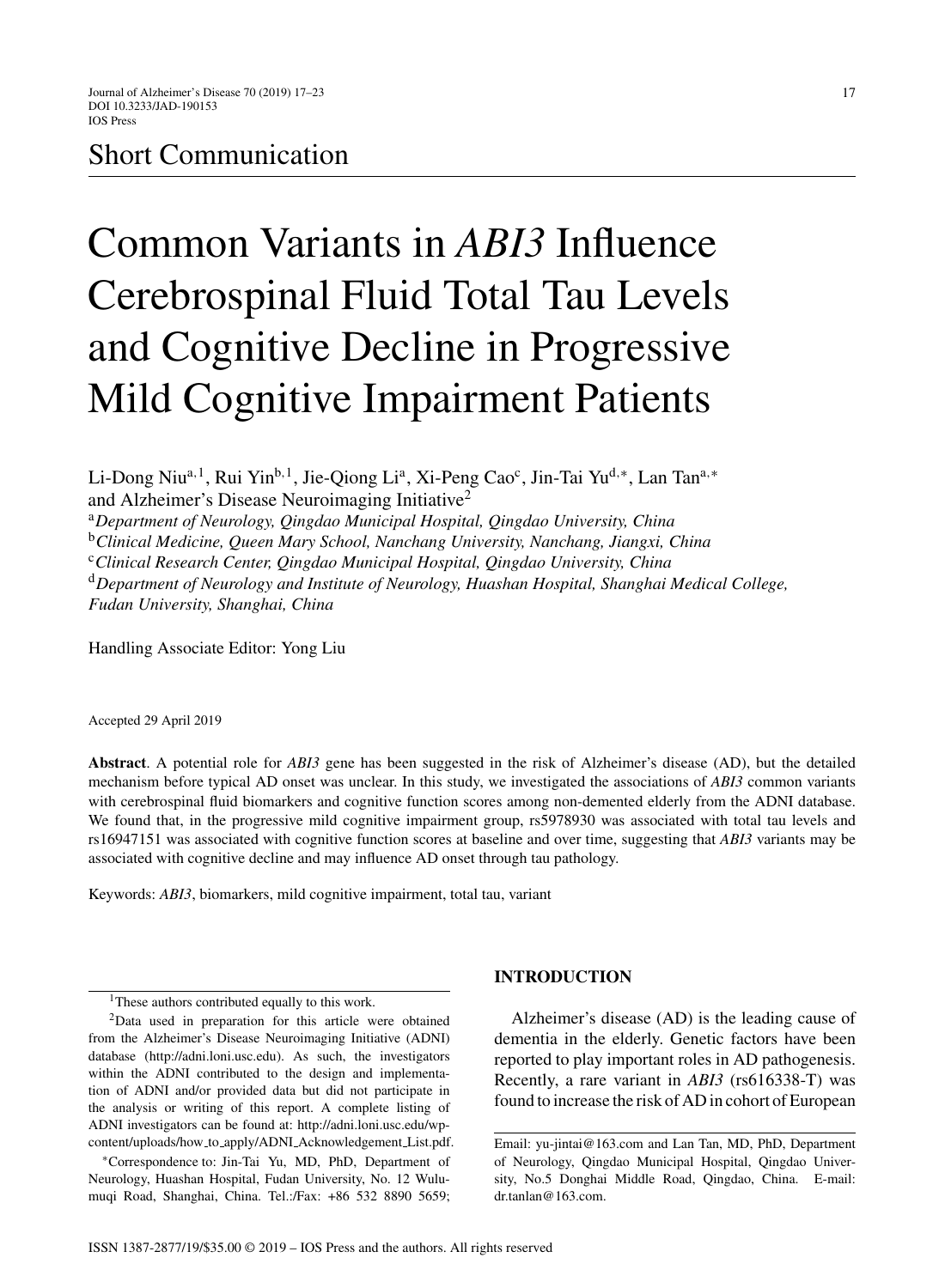descent [1]. Located at chromosome 17q21.32, *ABI3* encodes the Abelson interactor (Abi) family protein 3, which is highly expressed on microglia [1–3]. The association of rs616338 with AD risk was successfully replicated in an independent Caucasian cohort [2]. Additionally, the expression level of *ABI3* was significantly increased in a mouse model of AD [4]. These evidences strongly suggested that *ABI3* was a risk gene for AD. Therefore, common variants in *ABI3* may also play important roles in AD. However, little is known about the influence of *ABI3* common variations on cerebrospinal fluid (CSF) biomarkers and cognitive function scores.

AD has a long pre-clinical phase with mild symptoms and abnormal CSF biomarkers[5]. The pathophysiological processes of AD and the impairment of cognitive function could begin many years before the diagnosis of AD can be made. Considering this, research focusing on how genes are involved in the occurrence of AD before the typical onset are warranted. The goal of this study was to explore the potential effect of *ABI3* alleles on pathological features of AD and on aging-related cognitive decline in elderly without clinical evidence of dementia. We explored the influence of *ABI3* common variants on cognitive function scores and CSF biomarkers in subjects who were cognitively normal or diagnosed with mild cognitive impairment (MCI) from the Alzheimer's Disease Neuroimaging Initiative (ADNI) database.

### **METHODS**

## *Alzheimer's disease neuroimaging initiative dataset*

Data used in this article were obtained from the ADNI database [\(http://adni.loni.usc.edu\)](http://adni.loni.usc.edu). The ADNI was launched in 2003 as a public-private partnership, led by Principal Investigator Michael W. Weiner, MD. The primary goal is to test whether serial MRI, PET, other biological markers as well as clinical and neuropsychological assessment can be combined to measure the progression of MCI and early AD. Further information can be found online [\(http://www.adni-info.org\)](http://www.adni-info.org).

#### *Participants*

Individuals who were judged clinically to have no cognitive impairment or MCI at baseline from ADNI cohort were included. To avoid spurious genetic effects due to population stratification, only Caucasian participants were included. The participants were classified into cognitively normal (CN), stable MCI (sMCI), and progressive MCI (pMCI) groups. Individuals with pMCI or sMCI were defined as patients who had MCI at baseline and converted to AD or those who had MCI at baseline and stayed stable within two years' follow up, respectively. Written informed consent was required from all participants, and study protocols were approved by participating studies and sites' institutional review boards.

#### *Genotyping and SNP selection*

The genotype data from the ADNI database and the Haploview v4.2 program were used to select tag single nucleotide polymorphisms (SNPs), basing on an  $r^2$  threshold of 0.8 and a minor allele frequency (MAF) threshold of 0.05. After quality control, common variants were selected as the targeted *ABI3* loci in further analyses. The ADNI samples were genotyped with the Omni 2.5 M BeadChip (Illumina, Inc., San Diego, CA) or the Human610-Quad BeadChip (Illumina, Inc., San Diego, CA) [6].

#### *CSF measurements and cognitive assessments*

Data on CSF  $\mathsf{A}\mathsf{B}$ , total tau (*t*-tau), and phosphorylated tau (*p*-tau) as well as neuropsychological tests were downloaded from the ADNI database. Cognition was assessed by Mini-Mental State Examination (MMSE), Clinical Dementia Rating scale-sum of boxes (CSR-SB), Alzheimer's Disease Assessment Scale–cognitive subscale (ADAS-Cog), and Rey Auditory Verbal Learning Test (RAVLT). Details about the measurements of CSF biomarkers can be found elsewhere [7]. In brief, CSF was analyzed using the multiplex xMAP Luminex platform (Luminex Corp, Austin, TX) with Innogenetics (INNO-BIA AlzBio3; Ghent, Belgium; for research use–only reagents) immunoassay kit-based reagents.

#### *Statistical analysis*

Demographics, neuropsychological tests, and levels of CSF biomarkers were compared using one-way analysis of variance (ANOVA) or chi-square tests. Each of the SNPs was calculated for its associations with neuropsychological tests and CSF analytes levels. Dominant genetic model was used because of the small number of homozygotes for the minor allele. Multiple linear regression model was used to test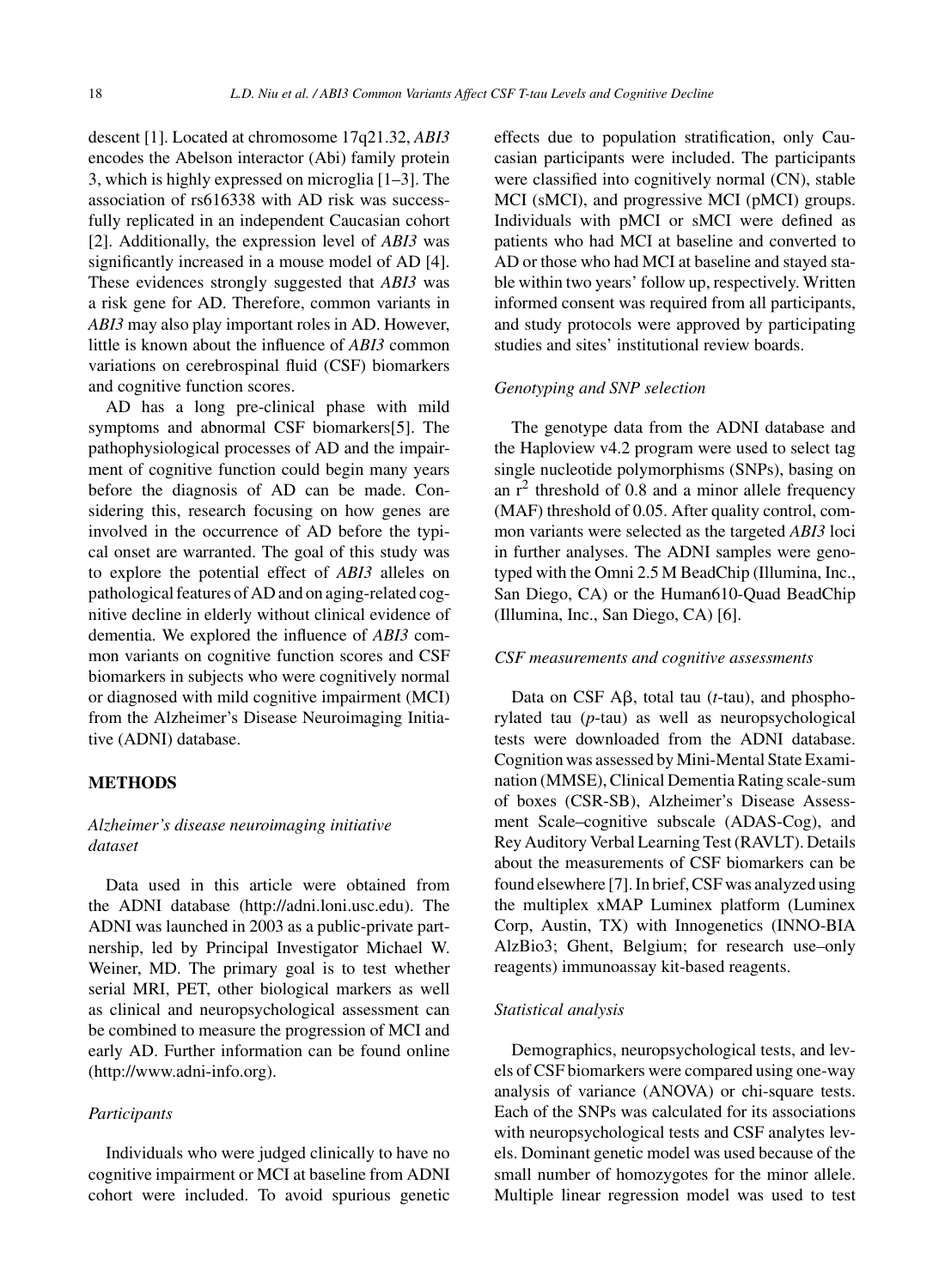possible associations of *ABI3* loci with neuropsychological tests and CSF biomarkers at baseline. The longitudinal associations were tested with linear mixed-effects model. Haplotype-based association analysis was also performed to detected the possible correlation. Age, gender, education, and *APOE* 4 status were used as covariates. The *APOE* genotypes were coded as 0, 1, and 2 for the presence of 0, 1, and 2  $\varepsilon$ 4 alleles, respectively. To facilitate comparisons among modalities, all outcome variables were standardized to *z* scores. All statistical analyses were performed using R (Version 3.4.4). The corrected p-values were calculated by the Bonferroni method. The Genome-wide Complex Trait Analysis (GCTA) was used to estimate the variance in phenotypes explained by *ABI3* common variants [8].

#### **RESULTS**

The demographic characteristics and clinical data at baseline were summarized in Table 1. A total of 1001 Caucasian individuals from ADNI cohort were enrolled, including 346 CN, 524 sMCI and 131 pMCI subjects. Compared to CN subjects, sMCI (*p* < 0.001) and  $pMCI (p < 0.001)$  patients had higher frequencies of  $APOE \epsilon$ <sup>4</sup> allele. As expected, CN participants had better performance on neuropsychological tests than sMCI and pMCI patients ( $p < 0.001$  for all). Among the 1,001 individuals, 696 (69.5%) participants have the data of CSF biomarkers, which consisted of 233 CN, 378 sMCI, and 85 pMCI subjects. The patients with pMCI showed the highest levels of CSF t-tau and p-tau and lowest level of  $CSF$  A $\beta$  among the three groups  $(p < 0.001$  for all).

Five tag SNPs (rs55978930, rs16947151, rs2158512, rs66534734, and rs658979) can explain 71% of the total variability. Among them, rs16947151 and rs2158512 were available in genotype data from both ADNI1/GO/2 cohort and ADNI1 cohort. rs55978930, rs66534734, and rs658979 were available only in genotype data from ADNI1/GO/2 cohort. The linkage disequilibrium (LD) between genotyped variants can be found in Supplementary Figure 1, and one LD block were identified. Furthermore, we evaluated the associations between *ABI3* variants and CSF biomarkers and cognitive function scores which were measured at baseline (Table 2). Bonferroni correction for multiple testing involving five SNPs was applied to the significance threshold of  $p < 0.05$ . *P* value for a truly significant result was calculated as  $0.05/(5 \text{ SNPs}) = 0.01$ . In the total non-demented group, rs16947151 was associated with CDR-SB score ( $\beta$  = 0.1 179,  $p$  = 0.0302) and rs2158512 was associated with ADAS-cog score  $(\beta = 0.2029,$  $p = 0.0318$ ). However, neither of them was survived after Bonferroni correction. After stratifying the participants based on diagnosis, rs55978930 was found to be significantly associated with CSF t-tau levels at baseline in pMCI group ( $\beta = -0.819$ , *p* = 0.006) (Fig. 1a). Besides, rs16947151 was associated with baseline CDR-SB scores in pMCI group ( $\beta = 0.564$ ,  $p = 0.006$ ) (Fig. 1b). Both of the above associations still survived after Bonferroni correction. However, the analysis did not detect any significant relations between *ABI3* common variants and CSF  $\overrightarrow{AB}$  levels, despite the fact that  $\overrightarrow{ABI3}$  has been considered to be associated with cortical  $A\beta$ amyloidosis. As for other *ABI3* variants, there was

| <b>Characteristics</b>      | <b>CN</b>          | sMCI               | pMCI               | p       |  |
|-----------------------------|--------------------|--------------------|--------------------|---------|--|
| n                           | 346                | 524                | 131                |         |  |
| Age $(y)$                   | $75.13 \pm 5.35$   | $73.23 \pm 7.62$   | $73.86 \pm 7.09$   |         |  |
| Gender (male/female)        | 177/169            | 318/206            | 78/53              |         |  |
| Education $(v)$             | $16.28 \pm 2.67$   | $15.97 \pm 2.83$   | $15.56 \pm 2.92$   | 0.0327  |  |
| $APOE \epsilon 4$ (0/1/2)   | 250/87/9           | 293/189/42         | 42/65/24           | < 0.001 |  |
| <b>CDR-SB</b> (scores)      | $0.03 \pm 0.13$    | $1.37 \pm 0.78$    | $2.04 \pm 1.02$    | < 0.001 |  |
| <b>MMSE</b> (scores)        | $29.08 \pm 1.11$   | $27.81 \pm 1.73$   | $26.72 \pm 1.69$   | < 0.001 |  |
| ADAS-cog (scores)           | $6.09 \pm 2.87$    | $9.50 \pm 4.07$    | $13.74 \pm 4.28$   | < 0.001 |  |
| <b>RAVLT</b> (scores)       | $43.90 \pm 9.38$   | $35.66 \pm 10.74$  | $27.47 \pm 6.19$   | < 0.001 |  |
| $CSF A\beta$ (pg/mL)        | $199.32 \pm 53.11$ | $177.37 \pm 52.05$ | $139.41 \pm 36.40$ | < 0.001 |  |
| $CSF t$ -tau (pg/mL)        | $70.57 \pm 31.87$  | $85.46 \pm 52.47$  | $111.63 \pm 47.30$ | < 0.001 |  |
| $CSF$ <i>p</i> -tau (pg/mL) | $31.06 \pm 16.17$  | $37.16 \pm 21.15$  | $47.79 \pm 27.14$  | < 0.001 |  |

| Table 1                                                         |
|-----------------------------------------------------------------|
| Demographics and clinical characteristics of study participants |

Data are given as mean  $\pm$  standard deviation unless otherwise indicated. A $\beta$ , amyloid- $\beta$ ; ADAScog, Alzheimer's disease Assessment Scale-Cognitive subscale; CDR-SB, Clinical Dementia Rating scale-sum of boxes; CN, cognitively normal; CSF, cerebrospinal fluid; MMSE, Mini-Mental State Examination; pMCI, progressive mild cognitive impairment; *p*-tau, phosphorylated tau; RAVLT, Rey Auditory Verbal Learning Test; sMCI, stable mild cognition impairment; *t*-tau, total tau.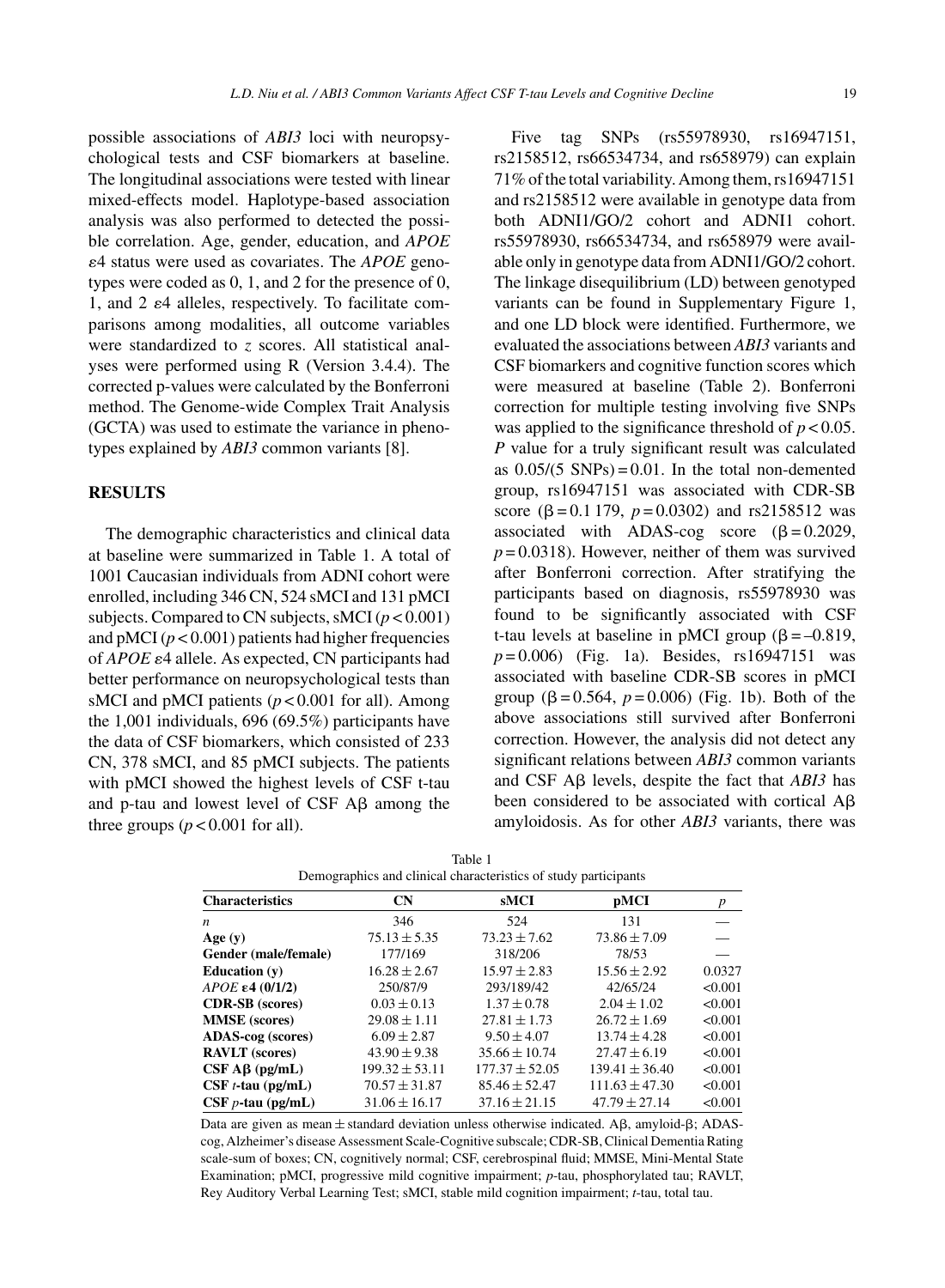

Fig. 1. The correlations between ABI3 variants and CSF biomarkers and cognitive function scores in pMCI group at baseline and over time. All the analyses included age, gender, education, and *APOE*  $\varepsilon$ 4 status as covariates. a) rs55978930 was associated with higher CSF *t*-tau levels at baseline ( $\beta$ =–0.819, *p* = 0.006). b) rs16947151 was associated with CDR-SB scores at baseline ( $\beta$ =0.564, *p* = 0.006). c) The minor allele of rs55978930 (G) was associated with a decreased level of CSF *t*-tau within seven years' follow-up ( $\beta = -0.772$ ,  $p = 0.003$ ). d) The minor G allele of rs16947151 was associated with an elevated CDR-SB score within seven years' follow-up ( $\beta = 0.174$ ,  $p = 0.010$ ). CDR-SB, Clinical Dementia Rating scale-sum of boxes; CSF, cerebrospinal fluid; pMCI, progressive mild cognitive impairment; t-tau, total tau.

no association detected with CSF biomarkers or cognitive function scores at baseline. Then, we further tested whether the identified influence of *ABI3* variants at baseline could survive in the longitudinal analysis (Table 2). Consistent with the results in baseline analysis, for patients with pMCI, the minor allele of rs55978930 (G) was associated with a

decreased level of CSF t-tau (Fig. 1c,  $\beta = -0.772$ ,  $p = 0.003$ ) and the minor G allele of rs16947151 was associated with an elevated CDR-SB score (Fig. 1d,  $\beta = 0.174$ ,  $p = 0.010$ ) within the seven years' followup. Moreover, in the haplotype-based analysis (rs16947151–rs55978930–rs658979–rs66534734) of pMCI patients, the haplotype AGGA was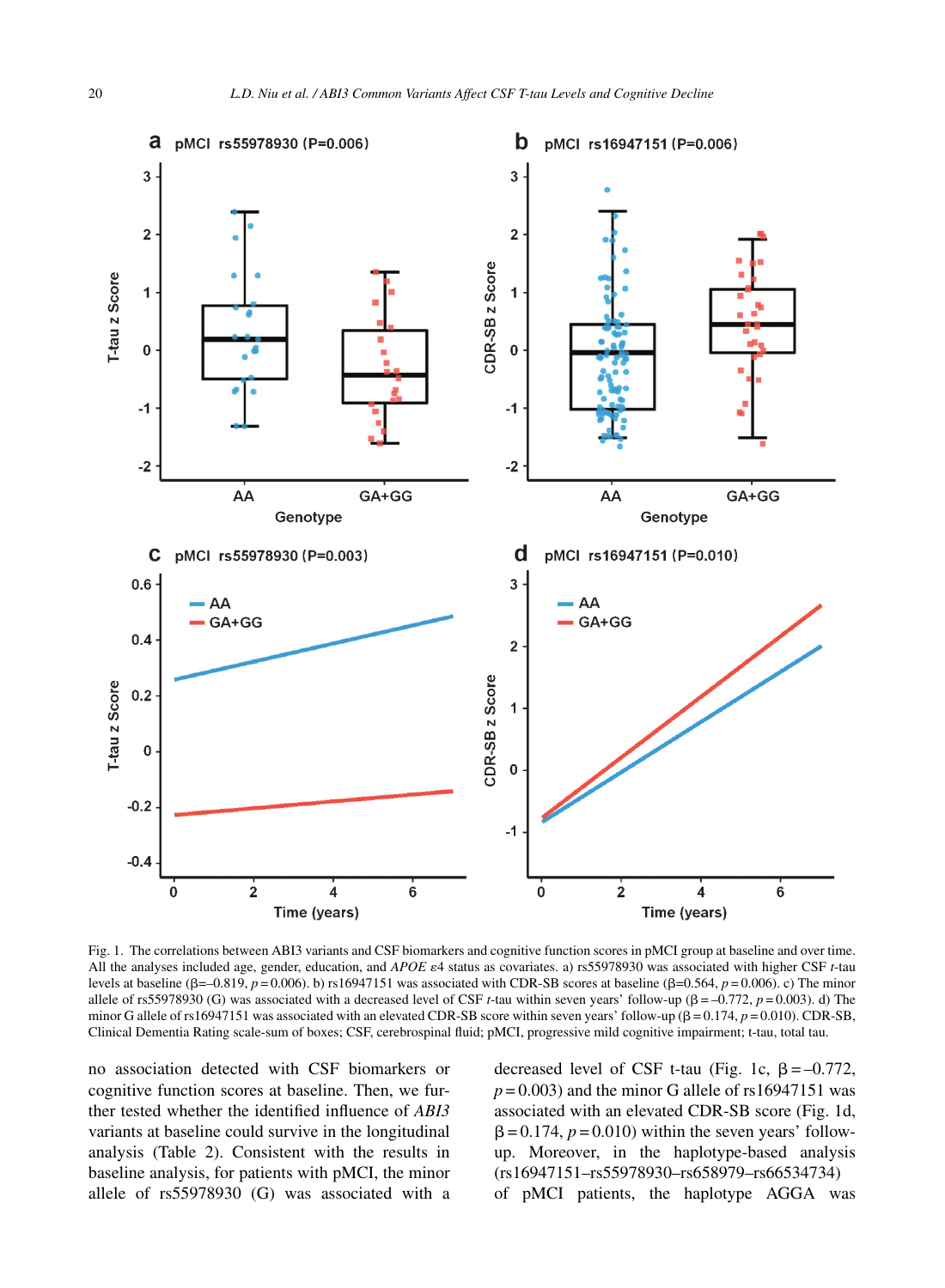| <b>Characteristics</b> | <b>SNP</b> | CN                 |                  | sMCI               |                |                    | pMCI           |                    | Non-demented elderly |  |
|------------------------|------------|--------------------|------------------|--------------------|----------------|--------------------|----------------|--------------------|----------------------|--|
|                        |            | $\overline{\beta}$ | $\boldsymbol{p}$ | $\overline{\beta}$ | $\overline{p}$ | $\overline{\beta}$ | $\overline{p}$ | $\overline{\beta}$ | $\boldsymbol{p}$     |  |
| $CSF A\beta$           | rs55978930 | $-0.213$           | 0.113            | $-0.093$           | 0.347          | 0.138              | 0.604          | $-0.113$           | 0.118                |  |
|                        | rs16947151 | 0.241              | 0.102            | 0.207              | 0.071          | $-0.301$           | 0.199          | 0.150              | 0.058                |  |
|                        | rs2158512  | $-0.219$           | 0.295            | 0.005              | 0.979          | 0.959              | 0.022          | $-0.033$           | 0.789                |  |
|                        | rs66534734 | 0.043              | 0.785            | 0.088              | 0.449          | 0.040              | 0.896          | 0.070              | 0.404                |  |
|                        | rs658979   | 0.067              | 0.651            | 0.159              | 0.150          | 0.323              | 0.235          | 0.126              | 0.111                |  |
| $CSF t-tau$            | rs55978930 | 0.064              | 0.655            | 0.173              | 0.098          | $-0.819$           | $0.006*$       | 0.059              | 0.456                |  |
|                        | rs16947151 | $-0.179$           | 0.252            | $-0.061$           | 0.610          | $-0.032$           | 0.902          | $-0.087$           | 0.313                |  |
|                        | rs2158512  | 0.287              | 0.193            | $-0.159$           | 0.409          | $-0.525$           | 0.266          | $-0.082$           | 0.538                |  |
|                        | rs66534734 | 0.092              | 0.578            | $-0.175$           | 0.161          | 0.372              | 0.297          | $-0.072$           | 0.428                |  |
|                        | rs658979   | 0.087              | 0.583            | $-0.274$           | 0.018          | 0.156              | 0.626          | $-0.142$           | 0.098                |  |
| $CSF$ p-tau            | rs55978930 | $-0.012$           | 0.934            | 0.098              | 0.367          | $-0.028$           | 0.930          | 0.063              | 0.439                |  |
|                        | rs16947151 | $-0.219$           | 0.165            | $-0.167$           | 0.182          | $-0.030$           | 0.908          | $-0.146$           | 0.102                |  |
|                        | rs2158512  | 0.355              | 0.111            | $-0.224$           | 0.256          | $-0.563$           | 0.230          | $-0.080$           | 0.559                |  |
|                        | rs66534734 | 0.220              | 0.187            | $-0.238$           | 0.065          | 0.205              | 0.574          | $-0.070$           | 0.453                |  |
|                        | rs658979   | 0.216              | 0.175            | $-0.293$           | 0.016          | 0.009              | 0.978          | $-0.112$           | 0.207                |  |
| <b>CDR-SB</b>          | rs55978930 | 0.098              | 0.431            | $-0.059$           | 0.570          | 0.147              | 0.568          | 0.012              | 0.822                |  |
|                        | rs16947151 | 0.130              | 0.327            | 0.108              | 0.326          | 0.564              | $0.006*$       | 0.118              | 0.030                |  |
|                        | rs2158512  | $-0.134$           | 0.467            | $-0.005$           | 0.978          | $-0.460$           | 0.247          | $-0.050$           | 0.536                |  |
|                        | rs66534734 | 0.280              | 0.050            | 0.077              | 0.522          | 0.272              | 0.338          | 0.044              | 0.448                |  |
|                        | rs658979   | 0.125              | 0.355            | 0.063              | 0.581          | 0.260              | 0.319          | 0.036              | 0.513                |  |
| ADAS-cog               | rs55978930 | $-0.020$           | 0.871            | $-0.058$           | 0.559          | 0.058              | 0.813          | $-0.038$           | 0.534                |  |
|                        | rs16947151 | $-0.042$           | 0.745            | $-0.033$           | 0.755          | 0.038              | 0.845          | $-0.023$           | 0.715                |  |
|                        | rs2158512  | 0.210              | 0.244            | 0.167              | 0.281          | 0.974              | 0.013          | 0.203              | 0.032                |  |
|                        | rs66534734 | 0.036              | 0.798            | $-0.014$           | 0.908          | 0.158              | 0.562          | 0.008              | 0.913                |  |
|                        | rs658979   | $-0.016$           | 0.906            | $-0.011$           | 0.920          | 0.254              | 0.306          | 0.020              | 0.770                |  |
| <b>MMSE</b>            | rs55978930 | 0.009              | 0.940            | 0.009              | 0.929          | 0.095              | 0.663          | 0.028              | 0.679                |  |
|                        | rs16947151 | 0.005              | 0.970            | $-0.050$           | 0.642          | $-0.362$           | 0.061          | 0.360              | 0.360                |  |
|                        | rs2158512  | $-0.229$           | 0.199            | $-0.235$           | 0.136          | $-0.151$           | 0.686          | $-0.185$           | 0.064                |  |
|                        | rs66534734 | $-0.111$           | 0.430            | $-0.121$           | 0.302          | $-0.385$           | 0.109          | $-0.115$           | 0.132                |  |
|                        | rs658979   | $-0.072$           | 0.586            | $-0.064$           | 0.560          | $-0.530$           | 0.014          | $-0.106$           | 0.142                |  |
| <b>RAVLT</b>           | rs55978930 | 0.015              | 0.897            | $-0.114$           | 0.209          | $-0.059$           | 0.806          | $-0.055$           | 0.364                |  |
|                        | rs16947151 | $-0.039$           | 0.750            | 0.049              | 0.611          | $-0.224$           | 0.263          | $-0.003$           | 0.962                |  |
|                        | rs2158512  | $-0.269$           | 0.116            | $-0.029$           | 0.839          | $-0.114$           | 0.768          | $-0.110$           | 0.236                |  |
|                        | rs66534734 | $-0.040$           | 0.764            | 0.058              | 0.585          | $-0.121$           | 0.652          | 0.025              | 0.724                |  |
|                        | rs658979   | $-0.172$           | 0.169            | 0.043              | 0.668          | $-0.221$           | 0.362          | $-0.044$           | 0.503                |  |

Table 2 Associations of *ABI3* variants with CSF biomarkers and cognitive function scoresa

Significant correlations ( $p$ <0.01) are highlighted in bold with asterisk\*. AB, amyloid-B; ADAS-cog, Alzheimer's disease Assessment Scale-Cognitive subscale; CDR-SB, Clinical Dementia Rating - Sum of Boxes; CN, cognitively normal; CSF, cerebrospinal fluid; MMSE, Mini-Mental State Exam; pMCI, progressive mild cognitive impairment; p-tau, phosphorylated tau; RAVLT, Rey Auditory Verbal Learning Test; sMCI, stable mild cognition impairment; SNPs, single nucleotide polymorphisms; t-tau, total tau. <sup>a</sup>All phenotypes were standardized to *z* scores.

associated with the decreased  $t$ -tau levels ( $p = 0.0032$ ) and the haplotype AAGA was related to the increased CSF *t*-tau levels ( $p = 0.0080$ ). The haplotype GAAG was associated with the elevation of CDR-SB in  $pMCI$  ( $p = 0.0457$ ). The proportion of the variance in CSF *t*-tau and CDR-SB explained by *ABI3* common variants were rather small. But when limited the analysis in pMCI group, 16.0% of the variability of CSF *t*-tau levels can be explained by *ABI3* common variants, and the proportion of phenotypic variance for CDR-SB explained by the SNPs was 9.8%.

To further investigate the associations of ABI3 common variants with CSF biomarkers and cognitive function scores, we additionally performed the analyses in AD group. We only found that rs2158512 was associated with p-tau levels ( $p = 0.0004$ ) at baseline. However, this association was not detected in the longitudinal analysis.

#### **DISCUSSION**

Recently, a rare variant of *ABI3* (rs616338-T) has been identified as a genetic locus associated with the risk of AD [1, 2]. However, the potential mechanism of *ABI3* in AD onset was unclear. In our study, we demonstrated that in pMCI group one common variant of *ABI3* (rs55978930) was associated with CSF *t*-tau levels and another (rs16947151) was associated with the CDR-SB. To our knowledge, our study is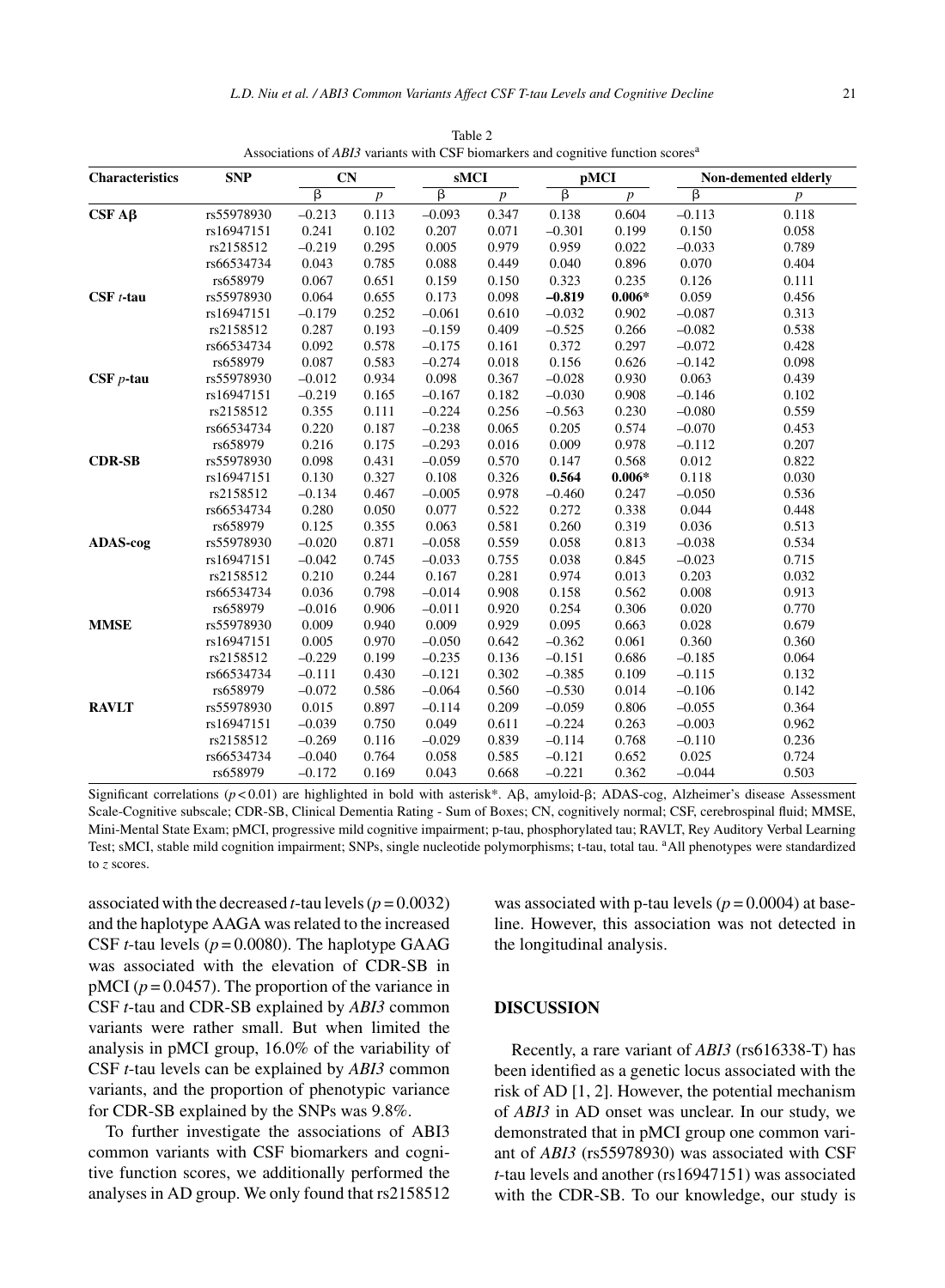the first to identify the associations of ABI3 common variants with CSF *t*-tau levels and CDR-SB scores.

Previous study has suggested that *ABI3* may influence AD risk through its potential effects on microglial function [2]. Besides, the expression of *ABI3* was significantly upregulated in the cortex of AppNL−G−F/NL−G−<sup>F</sup> mouse model, indicating there is an association between cortical  $\overrightarrow{AB}$  amyloidosis and *ABI3* [4]. The associations between common variants in  $ABI3$  and CSF  $A\beta$  was also examined in our study. Rs2158512 was associated with CSF  $\text{A}\beta$  ( $p = 0.022$ ), but this association did not survive after Bonferroni correction. Although no significant effects were found between CSF levels of  $A\beta$  and *ABI3* common variants in the present study, we detected that rs55978930 was associated with CSF *t*-tau at baseline and over time in pMCI group. These associations remained significant in haplotype association analysis. CSF *t*-tau is considered to be an indicator of neurodegeneration and neuronal injury according to National Institute on Aging-Alzheimer's Association (NIA-AA) research framework [9]. And the levels of t-tau can be used in predicting conversion from MCI to AD dementia [10, 11]. Our findings suggested that the effect of *ABI3* common variants on CSF tau might be mainly exert on MCI patients. We also found that rs16947151 was associated with CDR-SB scores, which could reflect the severity of cognitive symptoms. This indicated that rs16947151 might be associated with cognitive decline in pMCI patients. These significant associations were both identified in pMCI group, indicating that the genetic factors of *ABI3* may play roles in the onset of AD.

Several recent studies on*ABI3* have been published [1, 2]. Our study is similar to previous exploring the effect of *ABI3* on AD. Compared to these, our study is novel by exploring the correlations of *ABI3* common variants to CSF biomarkers and cognitive function scores mainly in a non-demented elderly population from ADNI dataset. This research may provide better insight into the changes of cognition and CSF biomarkers' concentrations before the disease onset among individuals with different genotypes. However, our study also has limitations. The correlation between CSF *t*-tau levels and cognitive performance have been proved by previous studies [12, 13]. This correlation also has been validated in ADNI database. However, in our study, rs55978930 and rs16947151 were associated with CSF *t*-tau levels and CDR-SB scores separately. Moreover, some of the associations we observed are statistically relatively weak. These might be due to the relatively small sample sizes of subgroups. This factor may have made it difficult to detect small effects of variants. The restriction of participants to avoid genetics stratification make our findings cannot represent other ethnicities. Due to the restriction of ADNI, we cannot get access to enough genetic information and five tag SNPs may be less representative. Future exploration with a larger population-based cohort is needed to confirm our findings and increase power to elevate the significance of true associations. Also, more research is needed to understand the underlying mechanism of the observed associations.

In summary, we found common variants in *ABI3* were associated with CSF *t*-tau and CDR-SB, suggesting the potential role of *ABI3* in AD. It could provide new insights into the association between *ABI3* and AD at the pMCI stage. More studies are warranted to further explore the molecular mechanisms of *ABI3* involved in AD.

#### **ACKNOWLEDGMENTS**

This study was supported by grants from the National Natural Science Foundation of China (81771148, 91849126), Shanghai Municipal Science and Technology Major Project (No. 2018SHZDZX01) and ZHANGJIANG LAB, Tianqiao and Chrissy Chen Institute, and the State Key Laboratory of Neurobiology and Frontiers Center for Brain Science of Ministry of Education, Fudan University.

Data collection and sharing for this project was funded by the Alzheimer's Disease Neuroimaging Initiative (ADNI) (National Institutes of Health Grant U01 AG024904) and DOD ADNI (Department of Defense award number W81XWH-12-2-0012). ADNI is funded by the National Institute on Aging, the National Institute of Biomedical Imaging and Bioengineering, and through generous contributions from the following: AbbVie, Alzheimer's Association; Alzheimer's Drug Discovery Foundation; Araclon Biotech; BioClinica, Inc.; Biogen; Bristol-Myers Squibb Company; CereSpir, Inc.; Cogstate; Eisai Inc.; Elan Pharmaceuticals, Inc.; Eli Lilly and Company; EuroImmun; F. Hoffmann-La Roche Ltd and its affiliated company Genentech, Inc.; Fujirebio; GE Healthcare; IXICO Ltd.; Janssen Alzheimer Immunotherapy Research & Development, LLC.; Johnson & Johnson Pharmaceutical Research & Development LLC.; Lumosity; Lundbeck; Merck & Co., Inc.; Meso Scale Diagnostics, LLC.; Neu